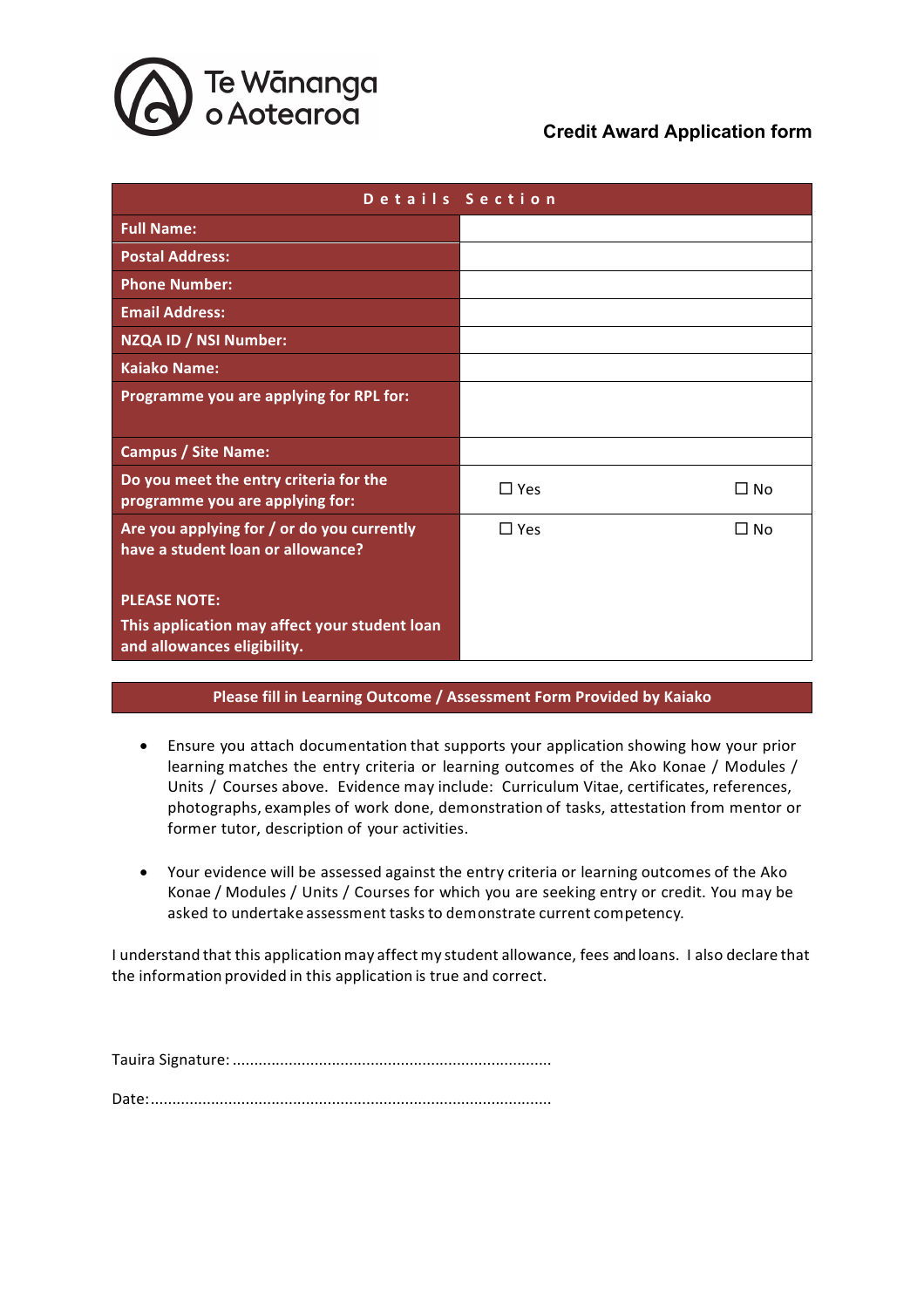

#### **Appeal**

If you are not satisfied with the outcome of the application, you may appeal the decision by completing the Appeals Application form and submitting it to the Aukaha Taunaki (Head Educational Support)

#### **TAUIRA CHECKLIST:**

- $\square$  Details Section Completed.
- $\Box$  RPL Assessment/Learning Outcome Form completed.
- $\Box$  Interview completed if required.
- $\Box$  Portfolio/supporting documentation collated, analysed and matched to the expectations of the learning outcomes/ kōnae ako and the kaiako.
- $\Box$  Portfolio/supporting documentation attached.
- $\square$  Form signed.
- $\square$  Submit application to kaiako for assessment.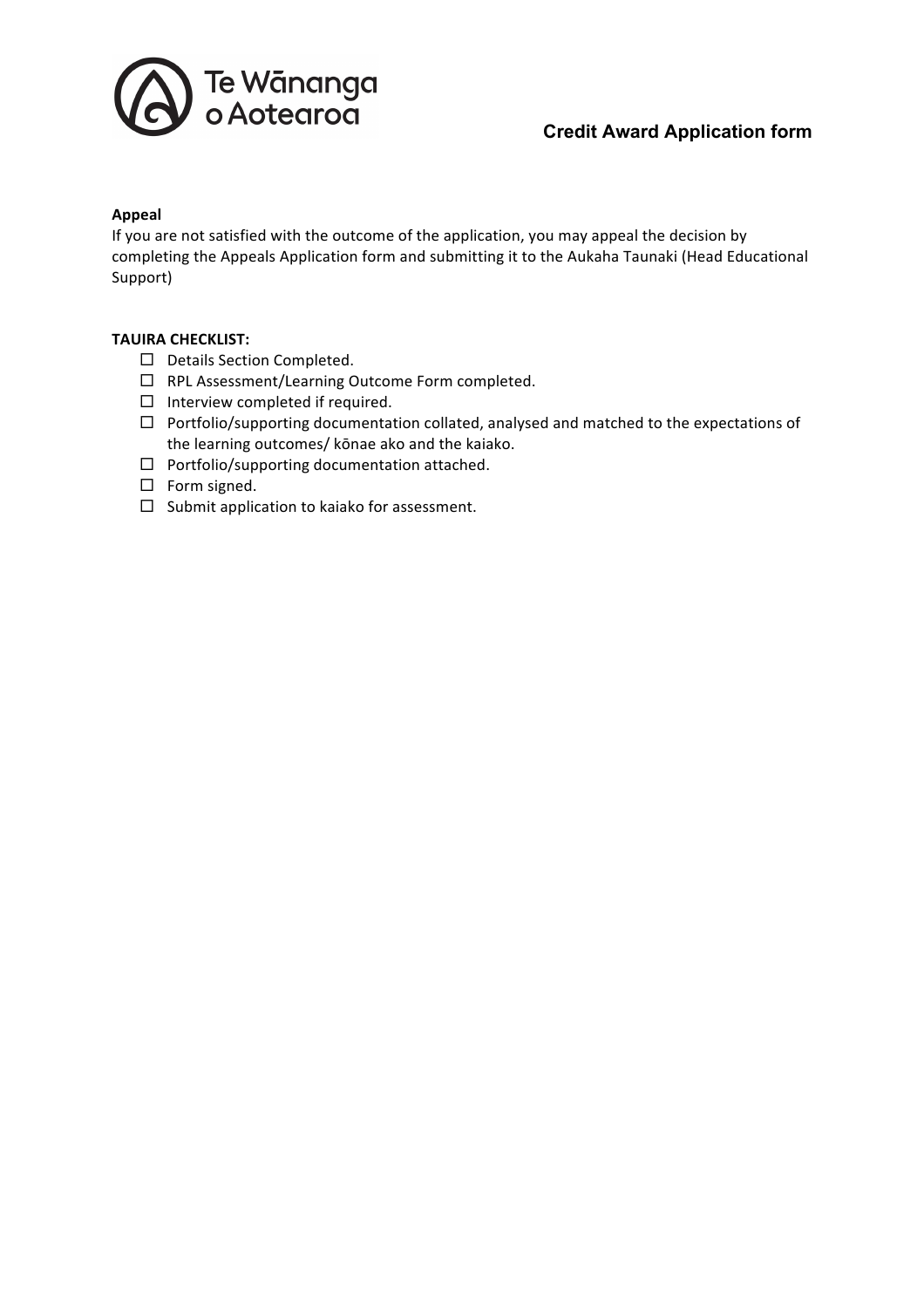

#### **TWoA CHECKLIST:**

| <b>Name of Kaiako:</b>                        |                                                                           |  |  |
|-----------------------------------------------|---------------------------------------------------------------------------|--|--|
| <b>Date Application Received from Tauira:</b> |                                                                           |  |  |
| <b>Date Assessment Completed:</b>             |                                                                           |  |  |
| <b>Assessment Recommendation:</b>             |                                                                           |  |  |
| Approve<br>ப                                  |                                                                           |  |  |
| Decline and state why:<br>□                   |                                                                           |  |  |
| $\Box$<br>reviewer.                           | Application and kaiako assessment section completed and submitted to peer |  |  |
| $\Box$<br>Committee Takiwā (ACT)              | Recommended decision and supporting documentation submitted to Academic   |  |  |
| Notified tauira of ACT decision.<br>П         |                                                                           |  |  |
| Kaiako<br>Name:                               |                                                                           |  |  |
| Kaiako<br>Signature:                          |                                                                           |  |  |

| Name Kaiārahi:                                                                   |  |  |  |
|----------------------------------------------------------------------------------|--|--|--|
| Date Application Received from Kaiārahi:                                         |  |  |  |
| Date Kaiārahi Review Completed:                                                  |  |  |  |
| Kaiārahi Review Recommendation:<br>Endorse kaiako assessment recommendation<br>П |  |  |  |
| Does not endorse kaiako assessment recommendation and state why:<br>П            |  |  |  |
|                                                                                  |  |  |  |
| Kaiārahi Reviewer                                                                |  |  |  |
| Name:                                                                            |  |  |  |
|                                                                                  |  |  |  |
| Kaiārahi Reviewer                                                                |  |  |  |
| Signature:                                                                       |  |  |  |
|                                                                                  |  |  |  |

**Academic Committee Takiwā (ACT): Date Application Received from Kaiako:**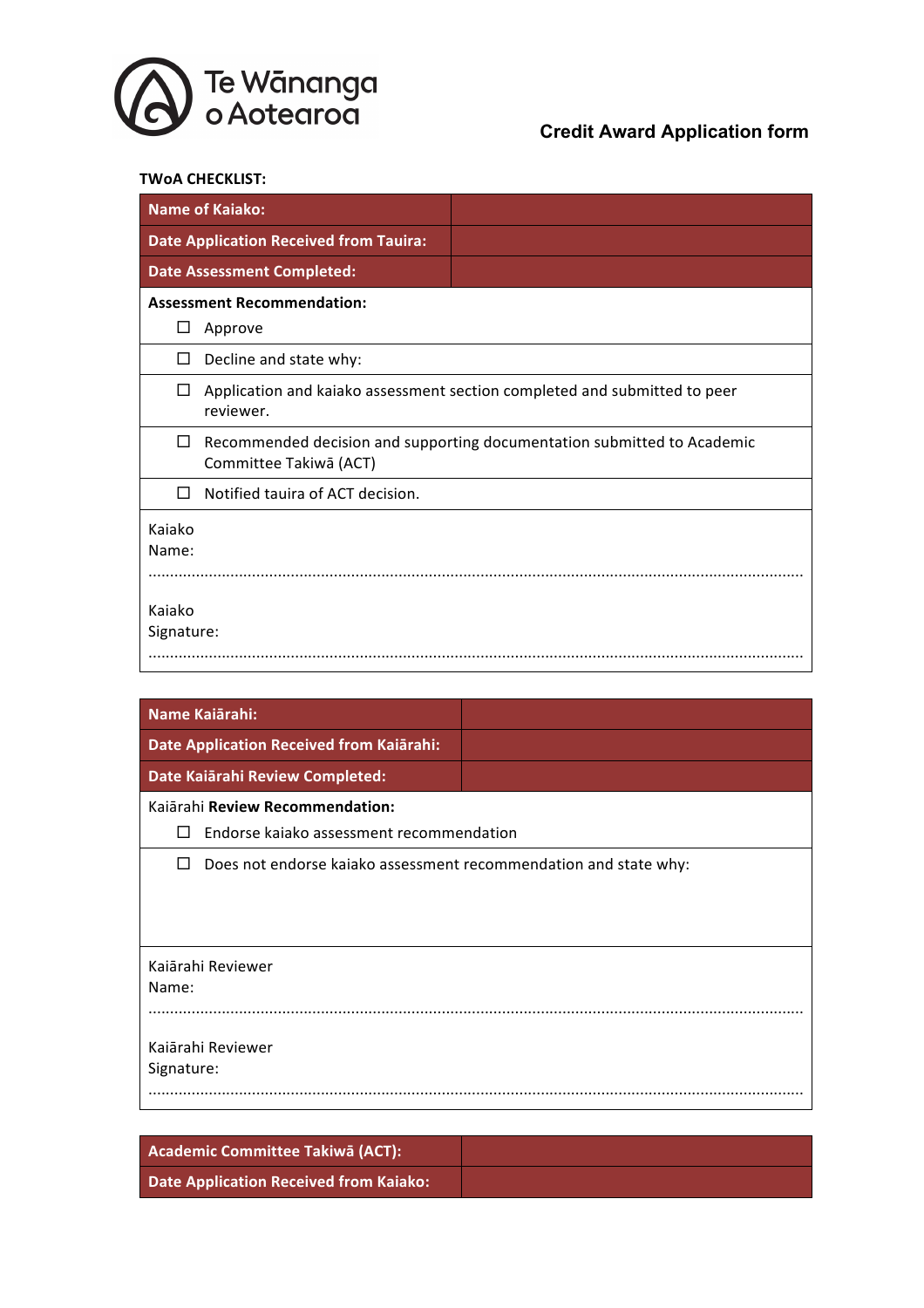

| <b>Date of ACT Meeting:</b>                                   |  |  |  |  |
|---------------------------------------------------------------|--|--|--|--|
| Decision from Academic Committee Takiwa:                      |  |  |  |  |
| <b>Application Approved</b><br>ப                              |  |  |  |  |
| <b>Application Declined</b><br>$\Box$                         |  |  |  |  |
| Application, evidence and assessment viewed by ACT.<br>$\Box$ |  |  |  |  |
| <b>ACT</b>                                                    |  |  |  |  |
| Chairperson:                                                  |  |  |  |  |
|                                                               |  |  |  |  |
| Signature:                                                    |  |  |  |  |
|                                                               |  |  |  |  |
|                                                               |  |  |  |  |

| Te Wāhanga Whakauru Tauira:                        |  |  |  |
|----------------------------------------------------|--|--|--|
| Date Received from ACT                             |  |  |  |
| <b>Date Enrolment Processed:</b>                   |  |  |  |
| Letter and relevant evidence filed<br>$\mathbf{L}$ |  |  |  |